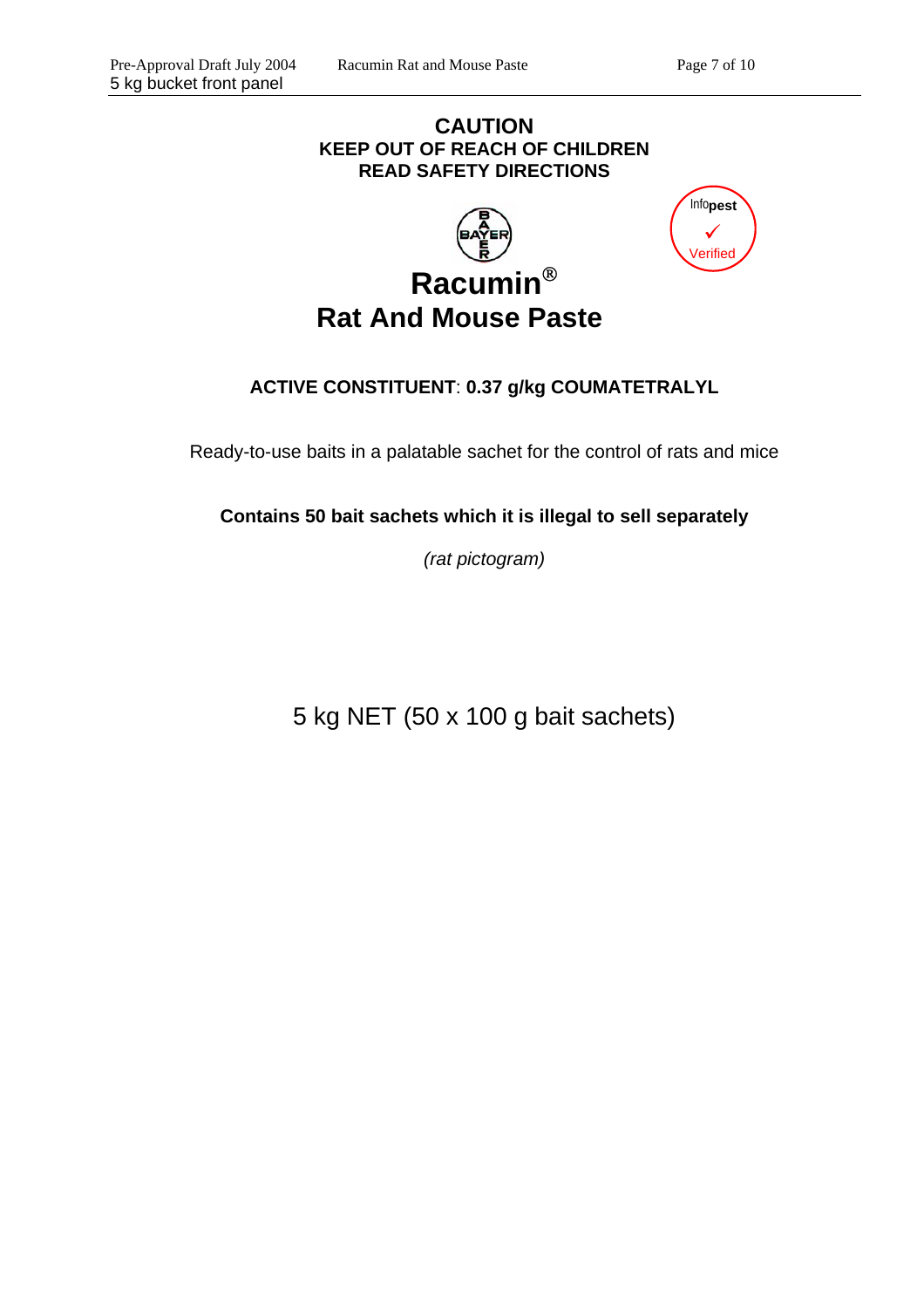#### **DIRECTIONS FOR USE Restraints - Do NOT place baits in open unless in bait stations. Do NOT place baits in any position accessible to children, livestock, or domestic pets. Do NOT remove bait from the paper sachet.**

| <b>PEST</b> | <b>RATE</b> | <b>CRITICAL COMMENTS</b>             |
|-------------|-------------|--------------------------------------|
| Mice        | 1 sachet    | Place bait sachets in areas of known |
| and         | per bait    | rodent activity. Do not exceed 3 m   |
| Rats        | site        | between baits for mice, or 9 m for   |
|             |             | rats. Follow the Baiting Strategy    |
|             |             | detailed below.                      |
|             |             |                                      |

**NOT TO BE USED FOR ANY PURPOSE, OR IN ANY MANNER, CONTRARY TO THIS LABEL UNLESS AUTHORISED UNDER APPROPRIATE LEGISLATION.** 

#### **WITHHOLDING PERIOD NOT REQUIRED WHEN USED AS DIRECTED.**

**THE USE OF THIS PRODUCT FOR THE CONTROL OF PROTECTED NATIVE RODENTS REQUIRES PERMISSION FROM WILDLIFE AUTHORITIES.** 

**GENERAL INSTRUCTIONS: Do not apply directly on or near exposed food or food utensils, food preparation areas, livestock feed or water, food storage areas, or onto packaging materials or in areas where such packaging is stored. Do not feed the bait to wild or domestic birds.** 

#### **Baiting Strategies**

Eliminate, as far as practicable, all alternative food sources. Place the bait sachets in areas of known rodent activity and under cover (eg. Behind appliances and furniture, in ceiling voids etc). Inspect baits daily. If eaten quickly increase the number of bait sachets. Continue observation and replenishment until no more bait is taken. Baiting for at least 2 weeks is necessary to reduce mouse or rat numbers. Caution is required in use of this product in and near piggeries. Do NOT allow to contaminate pig food.

**PRECAUTION:** Should not be used in areas accessible to children.

#### **PROTECTION OF LIVESTOCK, WILDLIFE, FISH, CRUSTACEANS AND ENVIRONMENT:**

Place baits in locations inaccessible to other animals and birds. This product is hazardous to pigs, cats and dogs. Do not contaminate ponds, waterways or drains with the product, bait, refuse from the bait stations, or used containers.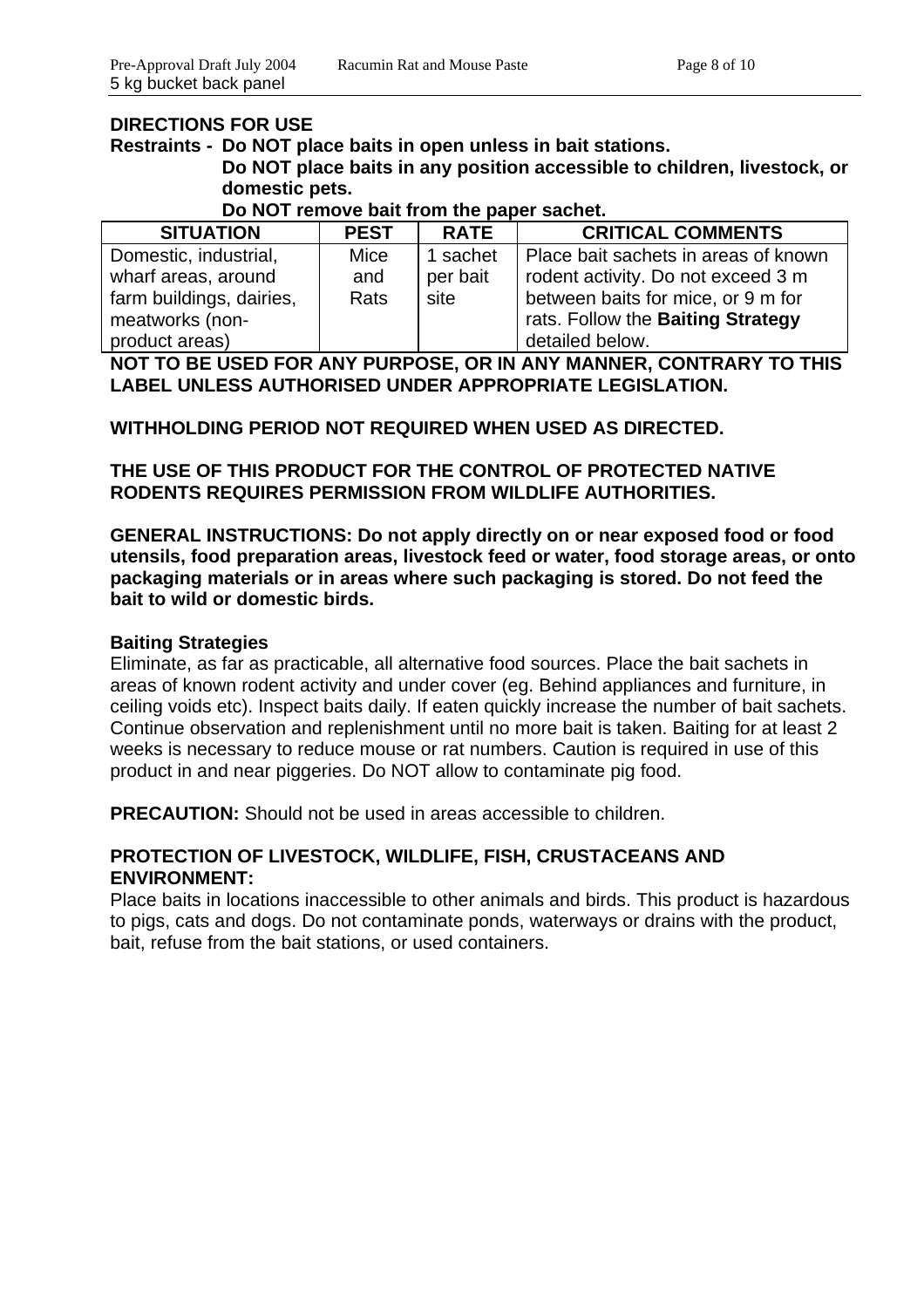#### 5 kg bucket back panel

#### **STORAGE AND DISPOSAL:**

Store in the tightly closed, original container in a dry, well-ventilated area, as cool as possible out of direct sunlight. Destroy untaken baits. Any spillage of bait should be removed immediately. Break, crush, or puncture and bury empty containers in a local authority landfill. If not available bury the container below 500mm in a disposal pit specifically marked and set up for this purpose clear of waterways, vegetation and roots.

#### **SAFETY DIRECTIONS:**

Should not be used in areas accessible to children. Poisonous if swallowed. If on skin, and after each baiting, wash thoroughly with soap and water.

#### **FIRST AID:**

If poisoning occurs, contact a doctor or Poisons Information Centre. Phone 131126. Vitamin K1 (Phytomenadione) is antidotal.

#### **MATERIAL SAFETY DATA SHEET:**

Additional information is listed in the Material Safety Data Sheet.

#### **Exclusion of Liability**

This product must be used strictly as directed, and in accordance with all instructions appearing on the label and in other reference material. So far as it is lawfully able to do so, Bayer CropScience Pty Ltd accepts no liability or responsibility for loss or damage arising from failure to follow such directions and instructions.

Bayer Environmental Science A Business Group of Bayer CropScience Pty Ltd A.B.N. 87 000 226 022 391-393 Tooronga Rd East Hawthorn, Vic. 3123 Phone: (03) 9248 6888 Fax: (03) 9248 6800 Website: www.bayercropscience.com.au

APVMA Approval No. 51508/5kg/0704



Racumin® is a Registered Trademark of Bayer BitrexTM is a trademark of Macfarlan Smith Limited